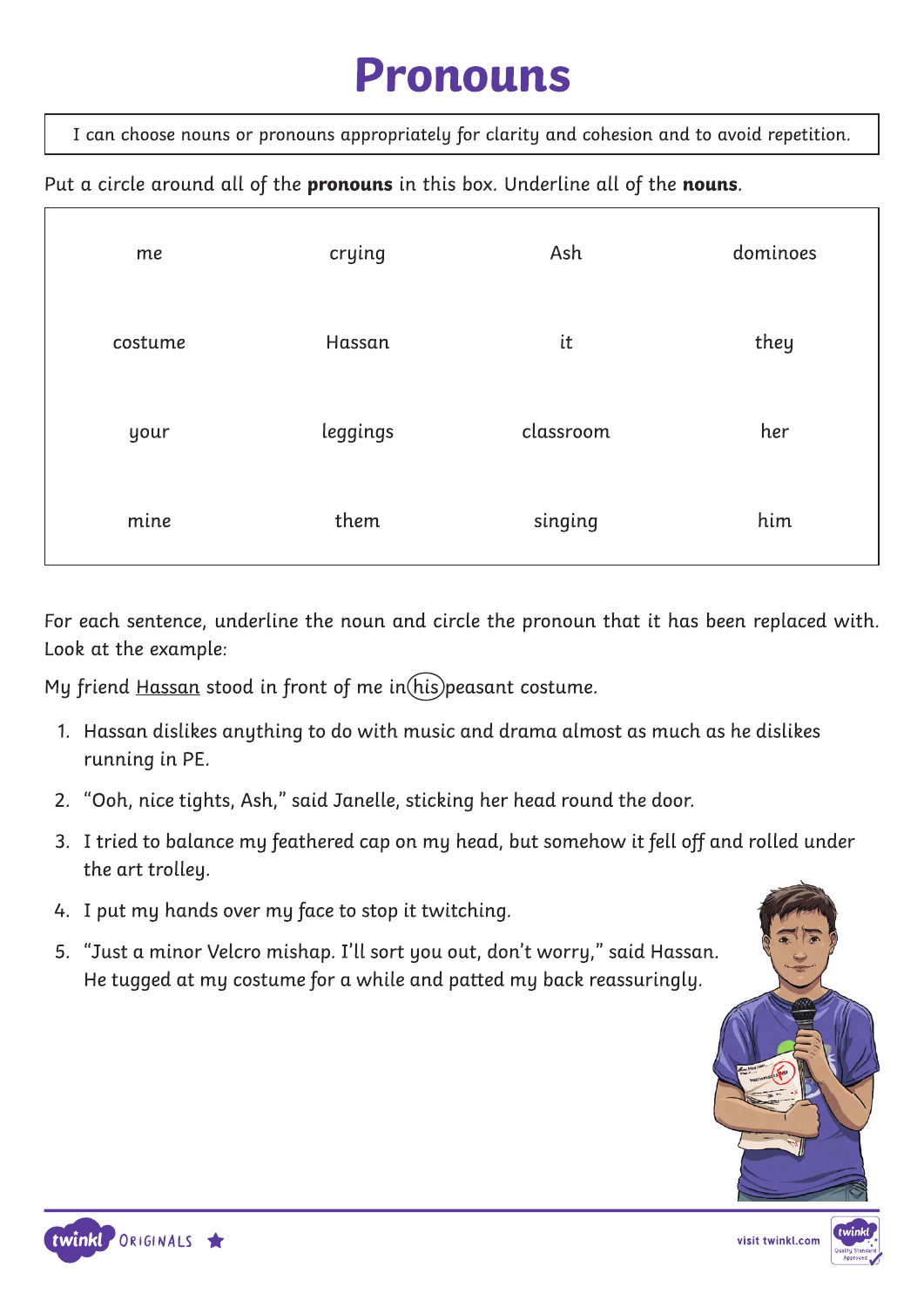# Pronouns **Answers**

I can choose nouns or pronouns appropriately for clarity and cohesion and to avoid repetition.

Put a circle around all of the **pronouns** in this box. Underline all of the **nouns**.



For each sentence, underline the noun and circle the pronoun that it has been replaced with. Look at the example:

My friend Hassan stood in front of me in  $(his)$  peasant costume.

- 1. Hassan dislikes anything to do with music and drama almost as much as he dislikes running in PE.
- 2. "Ooh, nice tights, Ash," said Janelle, sticking (her) head round the door.
- 3. I tried to balance my feathered  $\frac{\text{cap}}{\text{con}}$  on my head, but somehow (it) fell off and rolled under the art trolley.
- 4. I put my hands over my  $\frac{\text{face}}{\text{face}}$  to stop $(\text{it})$ twitching.
- 5. "Just a minor Velcro mishap. I'll sort you out, don't worry," said Hassan (He tugged at my costume for a while and patted my back reassuringly.



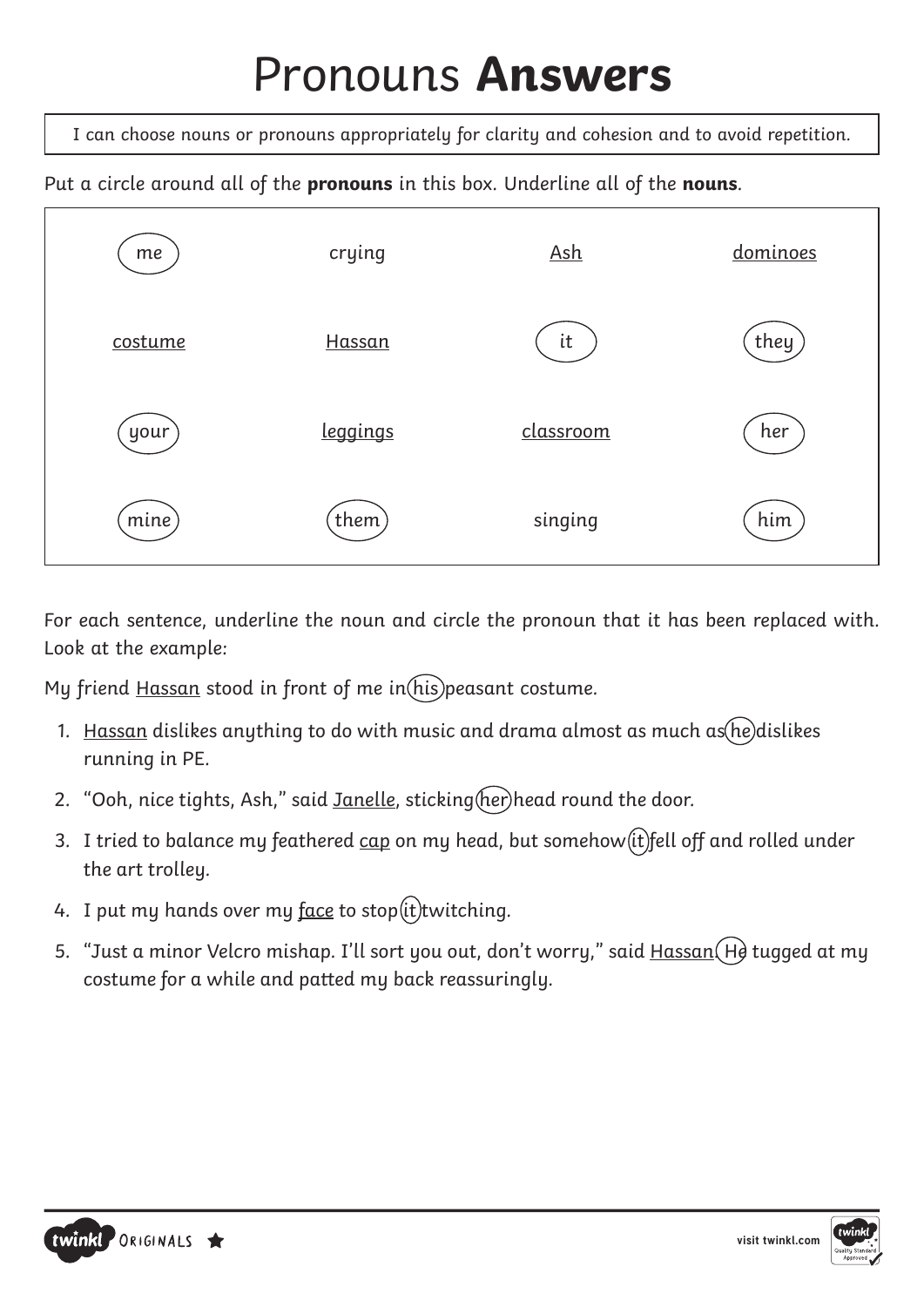## **Pronouns**

I can choose nouns or pronouns appropriately for clarity and cohesion and to avoid repetition.

Put a circle around all of the pronouns in this box, underline all of the nouns and draw a box around the proper nouns.

| me      | crying   | Ash       | dominoes |
|---------|----------|-----------|----------|
| costume | Hassan   | it        | they     |
| your    | leggings | classroom | her      |
| mine    | them     | singing   | him      |

For each sentence, underline the noun and circle the pronoun that it has been replaced with. Look at the example:

My friend Hassan stood in front of me in  $(his)$  peasant costume.

- 1. Hassan dislikes anything to do with music and drama almost as much as he dislikes running in PE.
- 2. "Ooh, nice tights, Ash," said Janelle, sticking her head round the door.
- 3. I tried to balance my feathered cap on my head, but somehow it fell off and rolled under the art trolley.
- 4. I put my hands over my face to stop it twitching.
- 5. "Just a minor Velcro mishap. I'll sort you out, don't worry," said Hassan. He tugged at my costume for a while and patted my back reassuringly.

Now see if you can change some of the nouns to pronouns in these sentences, to make the meaning clearer.

Ash was feeling nervous. Ash was feeling so nervous, Ash found even tying Ash's shoelaces difficult. Ash's best friend, Hassan, was worried about Ash.



 $\overline{a}$ 

 $\overline{a}$ 



 $\overline{a}$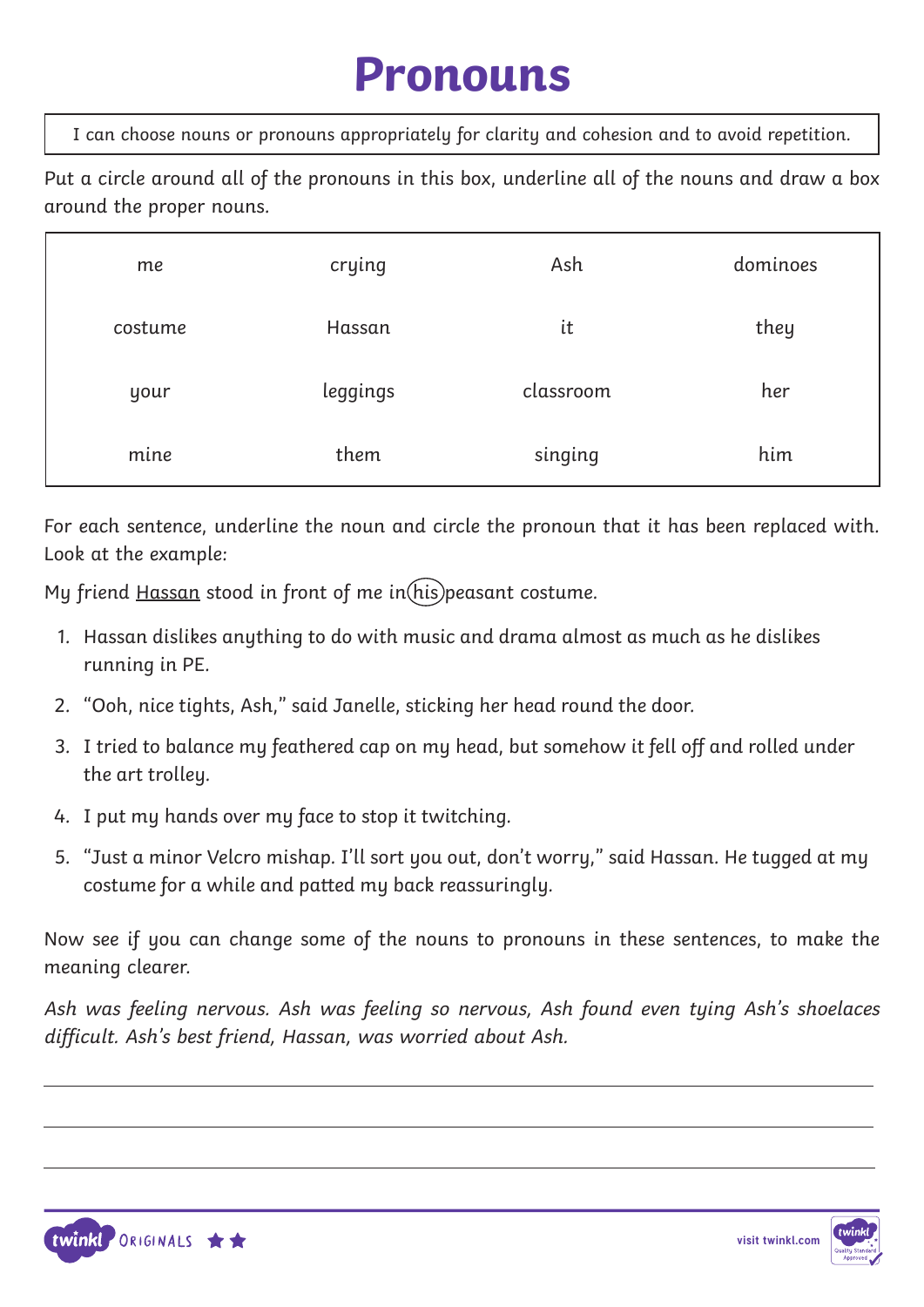# Pronouns **Answers**

I can choose nouns or pronouns appropriately for clarity and cohesion and to avoid repetition.

Put a circle around all of the pronouns in this box, underline all of the nouns and draw a box around the proper nouns.



For each sentence, underline the noun and circle the pronoun that it has been replaced with. Look at the example:

My friend Hassan stood in front of me in  $(his)$  peasant costume.

- 1. Hassan dislikes anything to do with music and drama almost as much as  $he)$  dislikes running in PE.
- 2. "Ooh, nice tights, Ash," said Janelle, sticking (her) head round the door.
- 3. I tried to balance my feathered  $\frac{\text{cap}}{\text{con}}$  on my head, but somehow  $\left(\text{it}\right)$  fell off and rolled under the art trolley.
- 4. I put my hands over my  $face$  to stop $(it)$ twitching.
- 5. "Just a minor Velcro mishap. I'll sort you out, don't worry," said Hassan (He tugged at my costume for a while and patted my back reassuringly.

Now see if you can change some of the nouns to pronouns in these sentences, to make the meaning clearer.

Ash was feeling nervous. Ash was feeling so nervous, Ash found even tying Ash's shoelaces difficult. Ash's best friend, Hassan, was worried about Ash.

Ash was feeling nervous. **He** was feeling so nervous, **he** found even tying **his** shoelaces difficult. Ash's **(His)** best friend, Hassan, was worried about **him**.



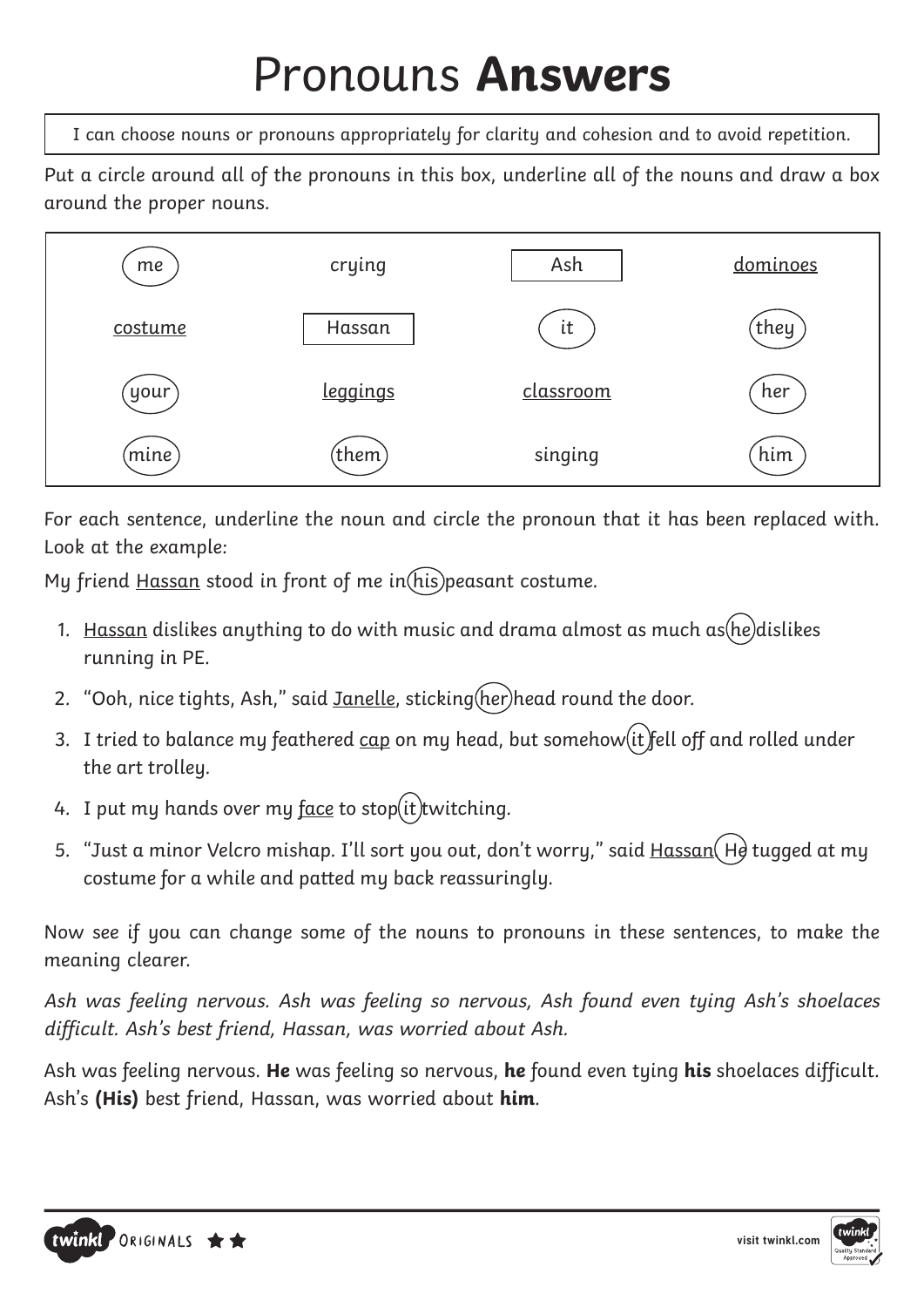## **Pronouns**

I can choose nouns or pronouns appropriately for clarity and cohesion and to avoid repetition.

Put a circle around all of the **pronouns** in this box, underline all of the nouns and draw a box around the **possessive pronouns.** 

| hers  | anxiously | Hassan    | singing |
|-------|-----------|-----------|---------|
| stage | Ash       | ιt        | they    |
| your  | them      | classroom | mine    |

For each sentence, underline the noun and circle the pronoun that it has been replaced with.

- 1. Hassan dislikes anything to do with music and drama almost as much as he dislikes running in PE.
- 2. "Ooh, nice tights, Ash," said Janelle, sticking her head round the door.
- 3. I tried to balance my feathered cap on my head, but somehow it fell off and rolled under the art trolley.
- 4. I put my hands over my face to stop it twitching.
- 5. "Just a minor Velcro mishap. I'll sort you out, don't worry," said Hassan. He tugged at my costume for a while and patted my back reassuringly.

Choose a colour for each character in this extract. Colour in the nouns and pronouns to show which person they are referring to.

"You lot!" Miss Underbridge poked her head round the door frame. She frowned behind her thick-rimmed glasses and her bobbed hair swung about in a way that seemed particularly stern."Where have you been? We're all waiting. Mr Rivers looks as if he's about to explode. Come on!"

We rushed to the door. Hassan had to move his legs twice as fast as me to keep up. Janelle, on the other hand, practically glided towards the hall.